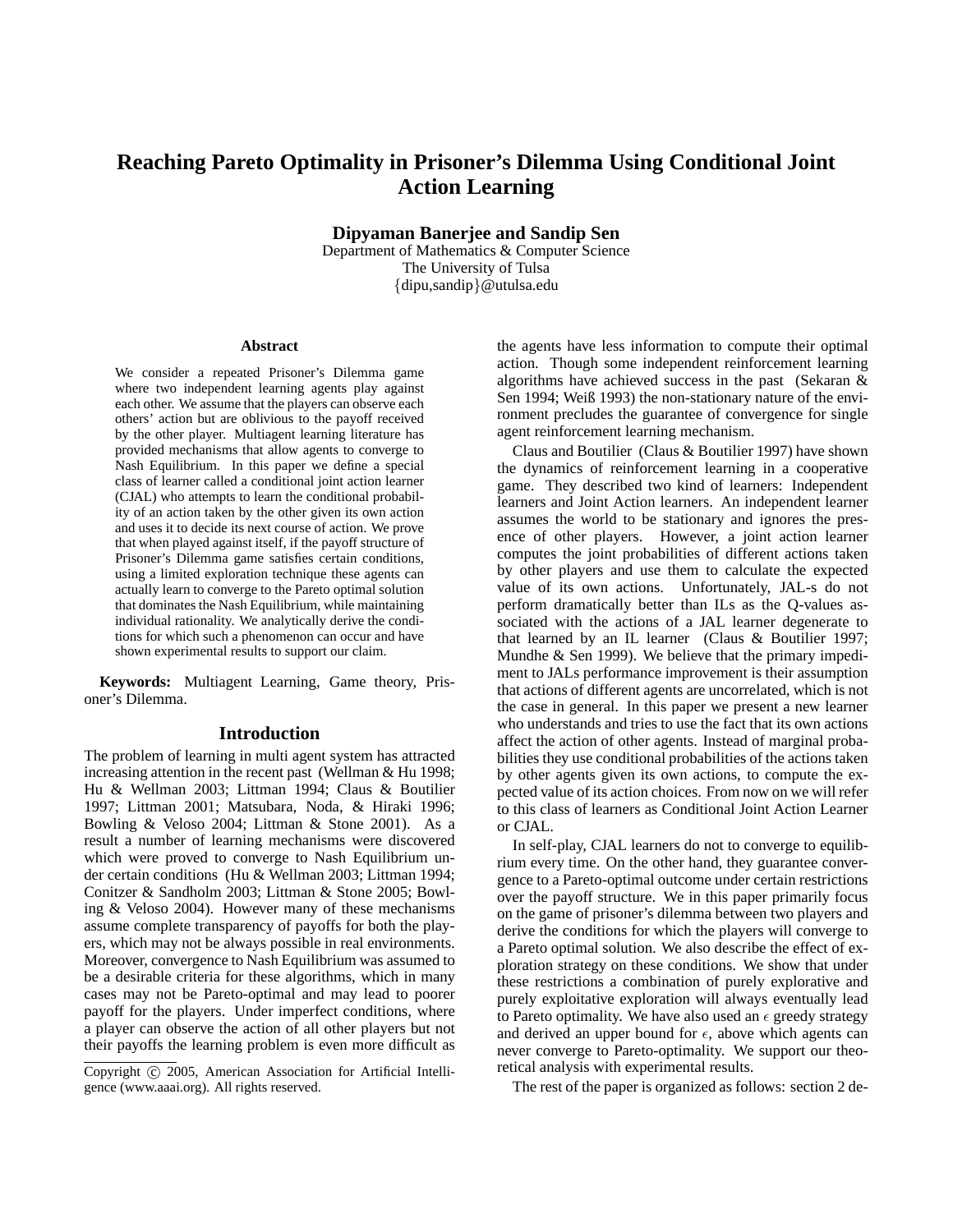scribes the Prisoner's Dilemma game and the CJAL learning algorithm. In section 3 we prove the conditions for reaching Pareto-optimality in prisoner's dilemma for CJAL learners when played against itself and discuss the effect of exploration on the algorithm. In section 4 we provide experimental results and finally in section 5 we conclude the paper and give directions to future work.

## **CJAL Learning Mechanism**

## **Prisoner's Dilemma**

In a 2-player Prisoner's Dilemma (PD) game, two agents play against each other where each agent has a choice of two actions namely, cooperate $(C)$  or defect $(D)$ . The bimatrix form of this single stage game is shown below:

| , |    |
|---|----|
|   | ر. |

and the following inequalities hold:

$$
T > R > P > S
$$

and

$$
2R>T+S
$$

Under these conditions the dominant strategy for a player is to defect and so the defect-defect action combination is a dominant strategy equilibrium and the only Nash Equilibrium. But this is a Pareto suboptimal solution as the cooperate-cooperate action combination dominates this Nash Equlibrium. So the paradox is, even there exists an action-combination which has a better payoff, the players still chose the suboptimal action combination using individual rationality. We claim that under imperfect condition as described above a CJAL learner when played against itself can actually find this cooperate-cooperate solution which maximizes the social welfare and can stick with it given certain payoff structure (still satisfying the inequalities), and suitable exploration techniques.

In this paper we concentrate on two-player games where the players play with one another repeatedly and tries to learn the optimal action choice which maximize their expected utility. We would like to point out that this problem is different from a repeated Prisoner's Dilemma game. Though the players interact repeatedly, they are unaware about the duration for which the game will be played. In other words they ignore the future discounted rewards while computing their expected utility and choose its optimal action only based on the history of interactions they had in the past. This gaming environment is different from a repeated Prisoner's Dilemma problem as dealt by Sandholm et. al (Sandholm & Crites 1995) where agents use the information about duration of the game to compute their expected utility. Also note that, the players have no clue that it is a Prisoner's Dilemma game as they are oblivious to each other's payoffs and are only interested in maximizing individual payoffs.

## **CJAL Learning**

We assume a set S of 2 agents where each agent  $i \in S$ has a set of action  $A_i$ . The agents repeatedly play a stage game and in every iteration each agent chooses an action  $a_i \in A_i$ . Let us denote the expected utility of an agent i at time t for an action  $a_i$  as  $E_t^i(a_i)$ . In case of Prisoner's Dilemma  $A_i = \{C, D\}$  and is same for both the agents.

We now introduce some notations and definitions to build the framework for CJAL learning. We denote the probability that agent *i* plays action  $a_i$  at iteration *t* as  $Pr_t^i(a_i)$ . We also denote the conditional probability that the other  $\text{agent}(j)$  will play  $a_j$  given that  $i^{th}$  agent plays  $a_i$  at time t as  $Pr_t^i(a_j|a_i)$ . The joint probability of an action pair  $(a_i, a_j)$  at time t is given by  $Pr<sub>t</sub>(a<sub>i</sub>, a<sub>j</sub>)$ . Each agent maintains a history of interactions at any time  $t$  as

$$
H_t^i = \bigcup_{\substack{a_i \in A_i \\ a_j \in A_j}} n_t^i(a_i, a_j)
$$

where  $n_t^i(a_i, a_j)$  denotes the number of times the joint action  $(a_i, a_j)$  being played till time t from the beginning. We define

$$
n_t^i(a_i) = \sum_{a_j \in A_j} n_t^i(a_i, a_j)
$$

Definition 1: *A bimatrix game consists of a pair of Matrices,*  $(M_1, M_2)$ *, each of size*  $|A_1| \times |A_2|$ *for a two-agent game, where the payoff of the*  $i<sup>th</sup>$  agent for the joint action  $(a_1, a_2)$  is given by  $M_i(a_1, a_2), \ \forall (a_1, a_2) \in A_1 \times A_2, \ i = 1, 2.$ 

Definition 2: *A CJAL learner is an agent i who at any time instant t chooses an action*  $a_i \in A_i$  *with a probability*  $f_t(E_t^i(a_i))$  where

$$
\sum_{a_i \in A_i} f_t(E_t^i(a_i)) = 1
$$

*and*

$$
E_t^i(a_i) = \sum_{a_j \in A_j} M_i(a_i, a_j) Pr_t^i(a_j|a_i)
$$

*where*  $a_j$  *is the action taken by the other agent.* 

Using results from probability theory we can rewrite the expression for expected utility as

$$
E_t^i(a_i) = \sum_{a_j \in Aj} M_i(a_i, a_j) \frac{Pr_t(a_i, a_j)}{Pr_t^i(a_i)}
$$
(1)

If we define the probability of an event as the fraction of times the event occurred in the past then equation 1 takes the form

$$
E_t^i(a_i) = \sum_{a_j \in A_j} M_i(a_i, a_j) * \frac{n_{t-1}^i(a_i, a_j)}{n_{t-1}^i(a_i)}
$$
(2)

So, unlike JAL a CJAL learner does not assume that the probability of the other player's taking an action is independent of its own action. A CJAL tries to learn the correlation between its actions and the other agents actions and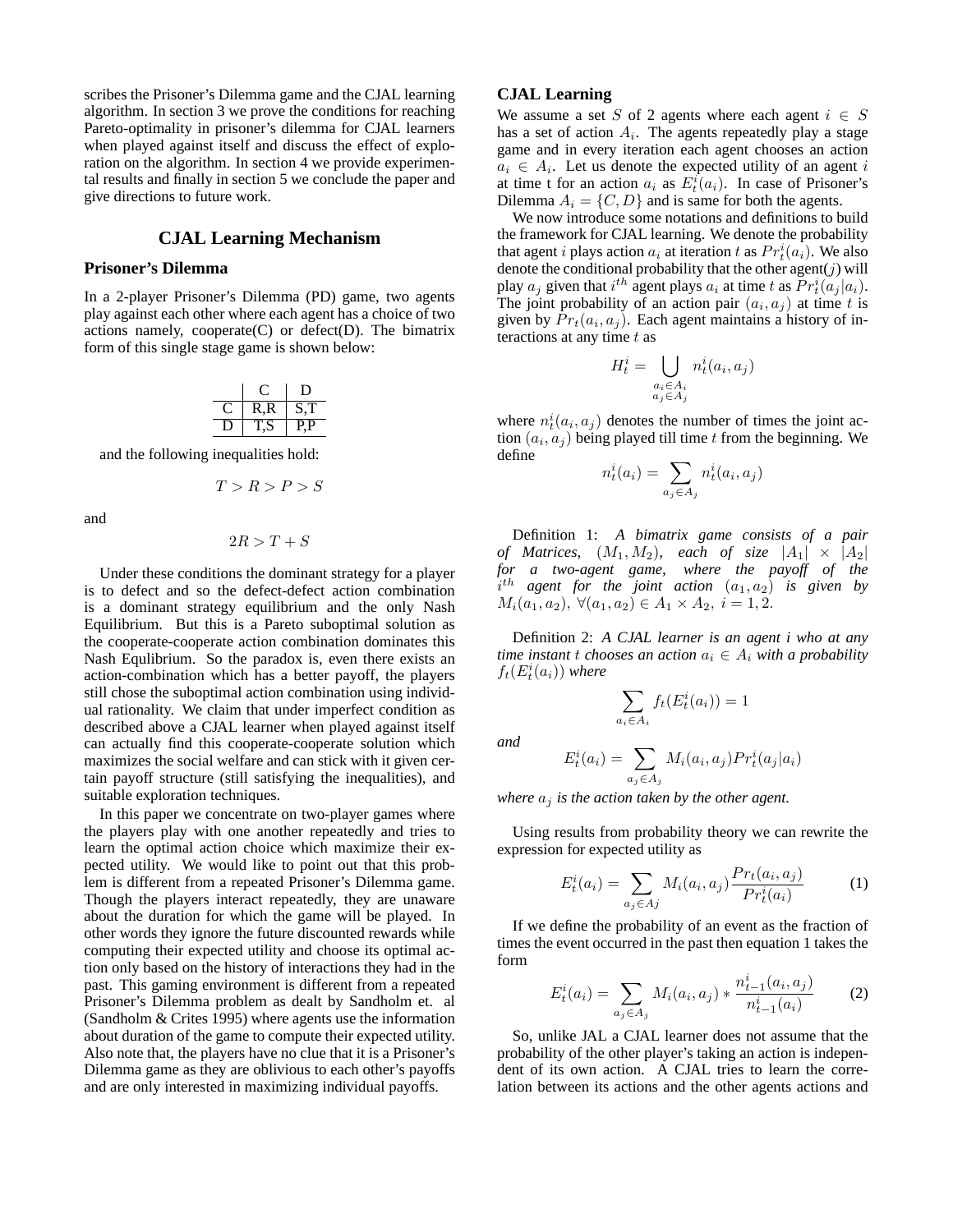uses conditional probability instead of marginal probability to calculate the expected utility of an action. In other words, a CJAL learner splits the marginal probability of an action  $a_j$  taken by the other player in conditional probabilities :  $Pr_t^i(a_j|a_i)$   $\forall a_i \in A_i$  and considers them as the probability distribution associated with the joint action event  $(a_i, a_j)$ . An intuitive reasoning behind this choice of probability distribution can be obtained by considering each agent's viewpoint. Imagine that each agent views this simultaneous move game as a sequential move game where he is the first one to move. Then in order to calculate the expected utility of its action it must try to find the probability of the other player's action given its own action, which is basically the conditional probability we described above.

We now discuss the learning mechanism used to update the expected utility values. We would like to point out that it would be unreasonable to use a single-agent Q-learning scheme for CJAL to update the expected utility of its individual actions. Because using single agent Q-learning to estimate payoff from a joint action ignores the correlation among actions of the participating agents and hence will be similar to the Q-values learned by an independent learner. Instead we use a joint action Q-learning for CJAL to estimate the expected utilities associated with different joint actions.

So we rewrite the equation 2 as :

$$
E_t^i(a_i) = \sum_{a_j \in A_j} Q_t^i(a_i, a_j) * \frac{n_t^i(a_i, a_j)}{n_t^i(a_i)}
$$
(3)

where

$$
Q_t^i(a_i, a_j) = Q_{t-1}^i(a_i, a_j) + \alpha(M_i(a_i, a_j) - Q_{t-1}^i(a_i, a_j))
$$
\n(4)

 $\alpha$  being the learning rate. Note that, if the reward associated with a particular joint action is deterministic (which is the case for Prisoner's Dilemma game we consider) equation 3 degenerates to equation 2. So from now on in our analysis we will use equation 2 as the equation used to calculate expected utility.

#### **Dynamics of CJAL Learning**

Now that we've described the learning mechanism, we try to capture the dynamics of such a mechanism when played against itself. We consider two CJAL learner's to play the Prisoner's Dilemma game against each other. We try to predict analytically the sequence of actions they would take with time.

#### **Exploration Techniques**

We use a combination of explorative and exploitative exploration techniques in this paper. We assume that the agents explore each action randomly for some initial time periods N and then uses an  $\epsilon$ -greedy exploration. Mathematically,  $\forall i \in 1, 2$  and

if  $t < N$ 

$$
Pr_t^i(a_i) = \frac{1}{|A_i|}
$$

 $\forall a_i \in A_i$ 

and for  $t > N$  let

 $a^* = arg \max_{a_i \in A_i} (E_{t-1}^i(a_i))$ 

then,

and,

$$
\forall a_i \in A - \{a^*\}
$$

$$
Pr_t^i(a_i) = \frac{\epsilon}{|A - a^*|}
$$

 $Pr_t^i(a^*) = 1 - \epsilon$ 

## **Analysis of CJAL Learning Dynamics**

In this setting let us intuitively examine the emergent playing behavior for a two-player Prisoner's Dilemma game if agents take purely greedy actions ( $\epsilon = 0$ ) after the initial N periods. For Prisoner's Dilemma we have  $A_i =$  $\{C, D\}, i = 1, 2$ . Let us also denote  $M_i(C, C)$  as R,  $M_i(C, D)$  as S,  $M_i(D, D)$  as P and  $M_i(D, C)$  as T. Initially both the agent assumes that the other agent have an equal probability of playing any action. If  $N$  is sufficiently large then we may assume that after  $N$  iterations all the conditional probabilities will be close to 1/2. So for both the agents  $\dot{E}_N^i(C) = \frac{R+S}{2}$  and  $E_N^i(D) = \frac{T+P}{2}$ . Under Prisoner's Dilemma conditions then  $E_N^i(D) > E_N^i(C)$ . Therefore, both the agents will start playing action D. Now as they play action  $D$  ,  $Pr_t^i(C|D)$  will tend to 0 and  $Pr_t^i(D|D)$ will tend to 1. However the  $Pr_t^i(C|D)$  and  $Pr_t^i(C|C)$  will still remain as  $\frac{1}{2}$ . So eventually the expected utilities will be  $E_i(C) = (S + R)/2$  and  $E_i(D) = P$ 

Now if  $\frac{S+R}{2} > P$ , then the agents will start playing C. As they both start playing C the  $Pr_t^i(C|C)$  will reach 1 and  $Pr_t^i(D|C)$  will reach 0. So now  $E_i(C) = R$  and  $E_i(D) = P$ . As  $R > P$  they would continue to play C and hence will converge to Pareto optimality. In essence, the agents will learn with time that even though state DC is very lucrative and state  $CD$  is equally unattractive, they are almost impossible to reach and will play CC instead, reinforcing each other's trust on cooperation.

Unfortunately, the scenario is not so simple if  $\epsilon > 0$ . We show below that there exist an  $\epsilon_0$  s.t. for  $\epsilon > \epsilon_0$ , CC can never be achieved. We prove these results below.

**Theroem 1:** *If the agents randomly explore for a finite time interval* N *and then adopt an*  $\epsilon$  *greedy exploration technique then there exists an*  $\epsilon_0$  *such that for*  $\epsilon > \epsilon_0$ *CJAl can never converge to Pareto-optimality in a game of Prisoner's Dilemma.*

**Theorem 2:** *If the agents randomly explore for a finite time interval N and then adopts a complete greedy exploration technique* ( $\epsilon = 0$ ) then CJAL will always converge *to Pareto-optimality if* (R + S) > 2P *for a Prisoner's Dilemma game.*

**Proof:** Let us assume that out of N initial interactions each of the four joint actions has been played  $\frac{N}{4}$  times (which is a fair assumption if  $N$  is sufficiently large). So the agents will play C with probability  $\epsilon$  and D with probability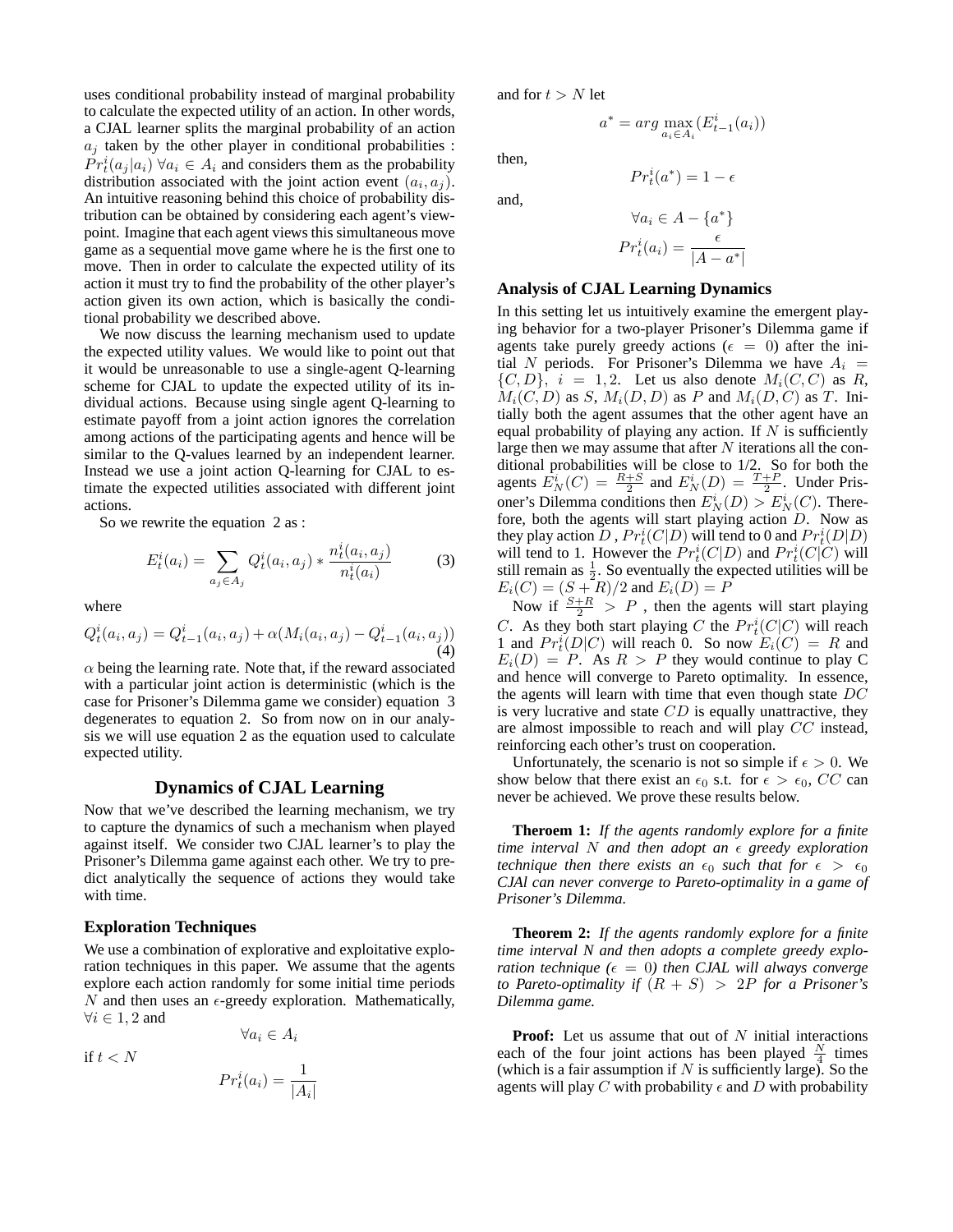

Figure 1: Plot of  $\phi(\epsilon)$  with number of iteration

 $(1 - \epsilon)$  as  $E_N^i(D) > E_N^i(C)$ . We observe that expected values for  $n_t^i(a_i, a_j)$  at time t is  $t * Pr_t^i(a_i, a_j)$ . Using the notations given in section 2 at any time instant  $t = N + n$ the expected value of the action  $C$  and  $D$  will then be respectively:

$$
E_{N+n}^{i}(C) = \frac{\frac{N}{4} + n\epsilon^2}{\frac{N}{2} + n\epsilon}R + \frac{\frac{N}{4} + n\epsilon(1 - \epsilon)}{\frac{N}{2} + n\epsilon}S
$$
 (5)

Similarly,

$$
E_i(D) = \frac{\frac{N}{4} + n(1 - \epsilon)^2}{\frac{N}{2} + n(1 - \epsilon)}P + \frac{\frac{N}{4} + n\epsilon(1 - \epsilon)}{\frac{N}{2} + n(1 - \epsilon)}T
$$
 (6)

Let us now define a function

$$
\phi(\epsilon) = E_t^i(C) - E_t^i(D)
$$

Now the agents will choose C if  $\lim_{\epsilon \to 0} (\phi(\epsilon))$  is positive. which gives us:

$$
\frac{n}{N}(R+S-2P) > \frac{(P+T)-(R+S)}{2}
$$
 (7)

Now RHS of inequality 7 is a positive constant under the inequalities of Prisoner's Dilemma and LHS is an increasing function in  $n$ . So LHS will eventually be larger if,

$$
R + S > 2P \tag{8}
$$

which we stated as the condition in Theorem 2.

Now let us observe the nature of  $\phi(\epsilon)$  as we increase  $\epsilon$ , noting that the maximum value of  $\epsilon$  is 0.5,

$$
\lim_{\epsilon \to 0.5} (\phi(\epsilon)) = \frac{(R+S) - (P+D)}{2}
$$
 (9)

which is always negative for all values of  $n, R, S, T, P$  under the conditions of Prisoner's Dilemma.

From equations 7, 9 we conclude there exists some  $\epsilon_0$ ,  $0 < \epsilon_0 < 0.5$  s.t for  $\epsilon > \epsilon_0$  expected utility for cooperation can never supersede the utility of defect. Hence, CJAL will never reach Pareto-optimality, which is the claim of Theorem 1.

Now if  $\epsilon < \epsilon_0$ , Let us assume after  $n_0$  iterations  $E^i_{n_0}(C)$ supersedes  $E_{n_0}^i(D)$ . At this point  $(N + n_0)$  an agent will choose D with probability  $\epsilon$  and C with probability  $1 - \epsilon$ . So after  $N + n_0 + n$  iterations the expected utilities will be:

$$
E_{N+n_0+n}^{i}(C) = \frac{\frac{N}{4} + n_0 \epsilon^2 + n(1 - \epsilon)^2}{\frac{N}{2} + n_0 \epsilon + n(1 - \epsilon)} R + \frac{\frac{N}{4} + n_0 \epsilon (1 - \epsilon) + n(\epsilon)(1 - \epsilon)}{\frac{N}{2} + n_0 \epsilon + n(1 - \epsilon)} S
$$
(10)

$$
E_{N+n_0+n}^{i}(D) =
$$
  
\n
$$
\frac{\frac{N}{4} + n_0(1 - \epsilon)^2 + n\epsilon^2}{\frac{N}{2} + n\epsilon + n_0(1 - \epsilon)}P
$$
  
\n
$$
+\frac{\frac{N}{4} + n_0\epsilon(1 - \epsilon) + n(\epsilon)(1 - \epsilon)}{\frac{N}{2} + n\epsilon + n_0(1 - \epsilon)}T
$$
(11)

Substituting  $\epsilon = 0$  in equations 10, 11, we observe that

$$
E_{N+n_0+n}^i(C) = \frac{\frac{N}{4} + n}{\frac{N}{2} + n}R + \frac{\frac{N}{4} + n}{\frac{N}{2} + n}S
$$

and

$$
E_{N+n_0+n}^i(D)=E_{N+n_0}^i(D)
$$

Now under the conditions of Prisoner's Dilemma,  $E_{N+n_0+n}^i(C)$  is an increasing function in *n*. So  $E_{N+n_0+n}^i$ will continue to be greater than  $E_{N+n_0+n}(D)$ , which is the second claim of Theorem 2.

We plot  $\phi(\epsilon)$  for 0.011  $\epsilon \epsilon$  < 0.101, varying n from 0 to 1000 shown in figure 1 and for  $R = 3$ ,  $S = 0$ ,  $T =$ 5,  $P = 1$ . We observe that  $\phi(\epsilon)$  decreases with increasing values of  $\epsilon$  and is always negative when  $\epsilon$  is greater than some particular value.

## **Experimental Results**

In our experiments we allow two CJAL learners play a Prisoner's Dilemma game repeatedly. Each agent has two action choices: cooperate or defect. Agents keep count of all the actions played to compute the conditional probabilities and update their beliefs after every iteration. We experiment with different values for  $R, S, T, P$  and used two different exploration techniques namely:

- 1. Choosing actions randomly for first  $N$  iterations and then always choose action with highest estimated payoff.
- 2. Choosing actions randomly for first  $N$  iterations and  $\epsilon$ greedy exploration thereafter. i.e. explore randomly with probability  $\epsilon$ , otherwise choose action with highest estimated payoff. We take the value of N as 400.

We use payoff values such that  $R+S > 2P$ ,  $R = 3$ ,  $S =$ 0,  $T = 5$ ,  $P = 1$ . We plot the expected utilities of two actions against the number of iterations in Figure 2. We also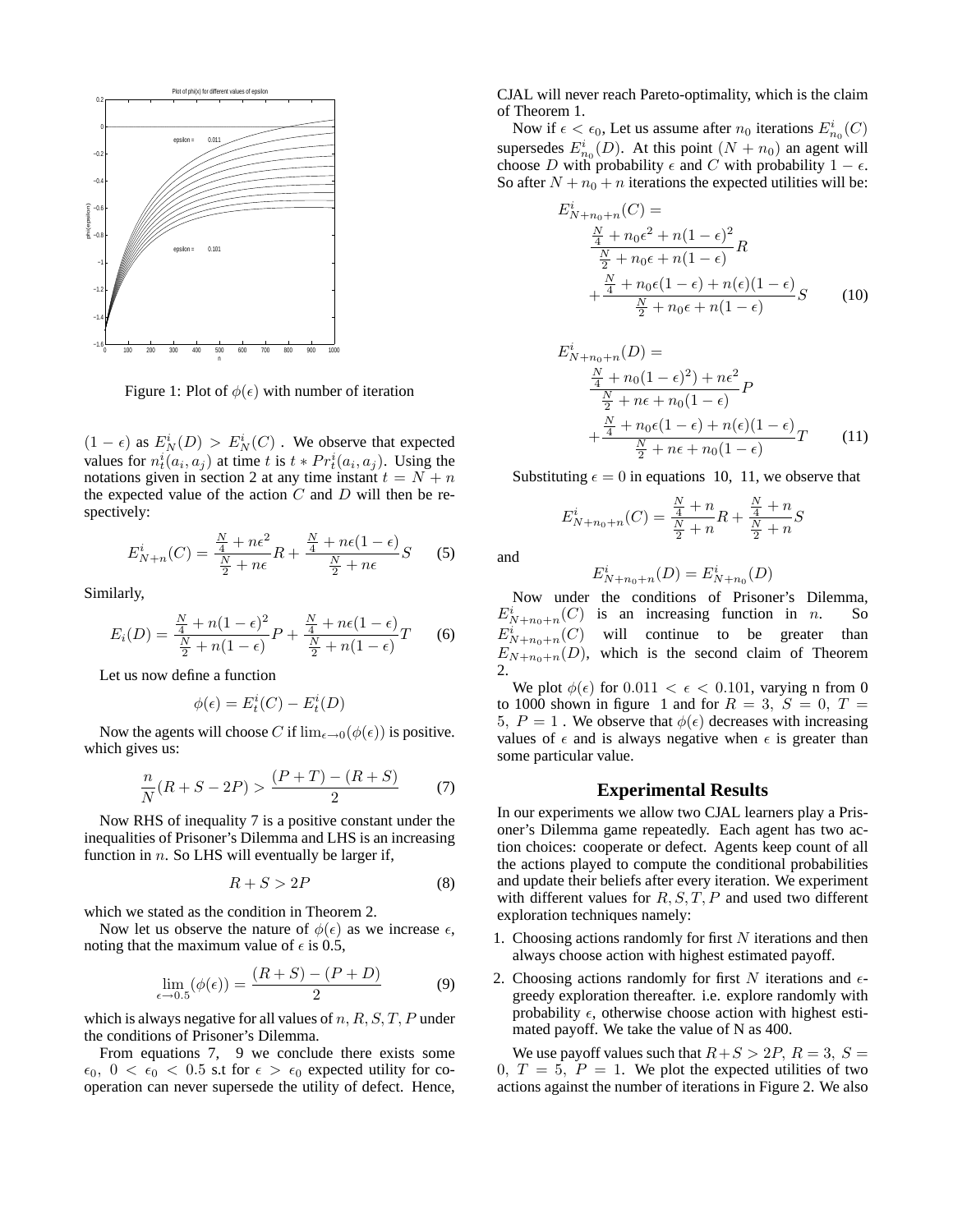

Figure 2: Comparison of Expected Utility when  $R+S > 2P$ and  $\epsilon = 0$ 



Figure 3: Comparison of Conditional Probability when  $R +$  $S < 2P$  and  $\epsilon = 0$ 

compared in Figure 3 the values of four different conditional probabilities mentioned in section 2 and how they vary with time. We observe from Figure 3 that as the players continue to play defect the probabilities of  $Pr(D|D)$  increases, but this in turn reduces the expected utility of taking action D where as  $Pr(C|C)$  and  $Pr(D|C)$  remain unchanged. This phenomena is evident from figure 3 and 2. Around iteration number 1000, expected utility of  $D$  falls below that of C and so the agents starts cooperating. As they cooperate  $Pr(C|C)$  increases and  $Pr(D|C)$  decreases. Consequently, the expected value for cooperating also increases, and hence the agents continue to cooperate.

In the next experiment we continue using the first exploration technique but choose the payoff values such that  $R + S < 2P$   $(R = 3, S = 0, T = 5, P = 2)$ . We plot the expected utilities of two actions against the



Figure 4: Comparison of Expected Utility when  $R+S < 2P$ and  $\epsilon = 0$ 



Figure 5: Comparison of Expected Utility when  $R+S > 2P$ and  $\epsilon = 0.1$ 

number of iterations. The results are shown in Figure 4. Here we observe due to the condition  $R + S < 2P$ , though expected utility of defect reduces to the payoff of defect-defect configuration, it still supersedes the expected utility for cooperation. Hence the agents choose to defect and the system converges to the Nash Equilibrium.

In our final experiment we use the second exploration technique taking epsilon value as 0.1 and the same payoff configuration as the first experiment. The results are plotted in figure 5. We observe that though the expected value of defecting reaches below the value of  $\frac{R+S}{2}$ , due to exploration,  $Pr(D|C)$  also increases, which effectively reduces the expected utility of cooperation. In effect, players find it more attractive to play defect, and hence converge to defectdefect option.